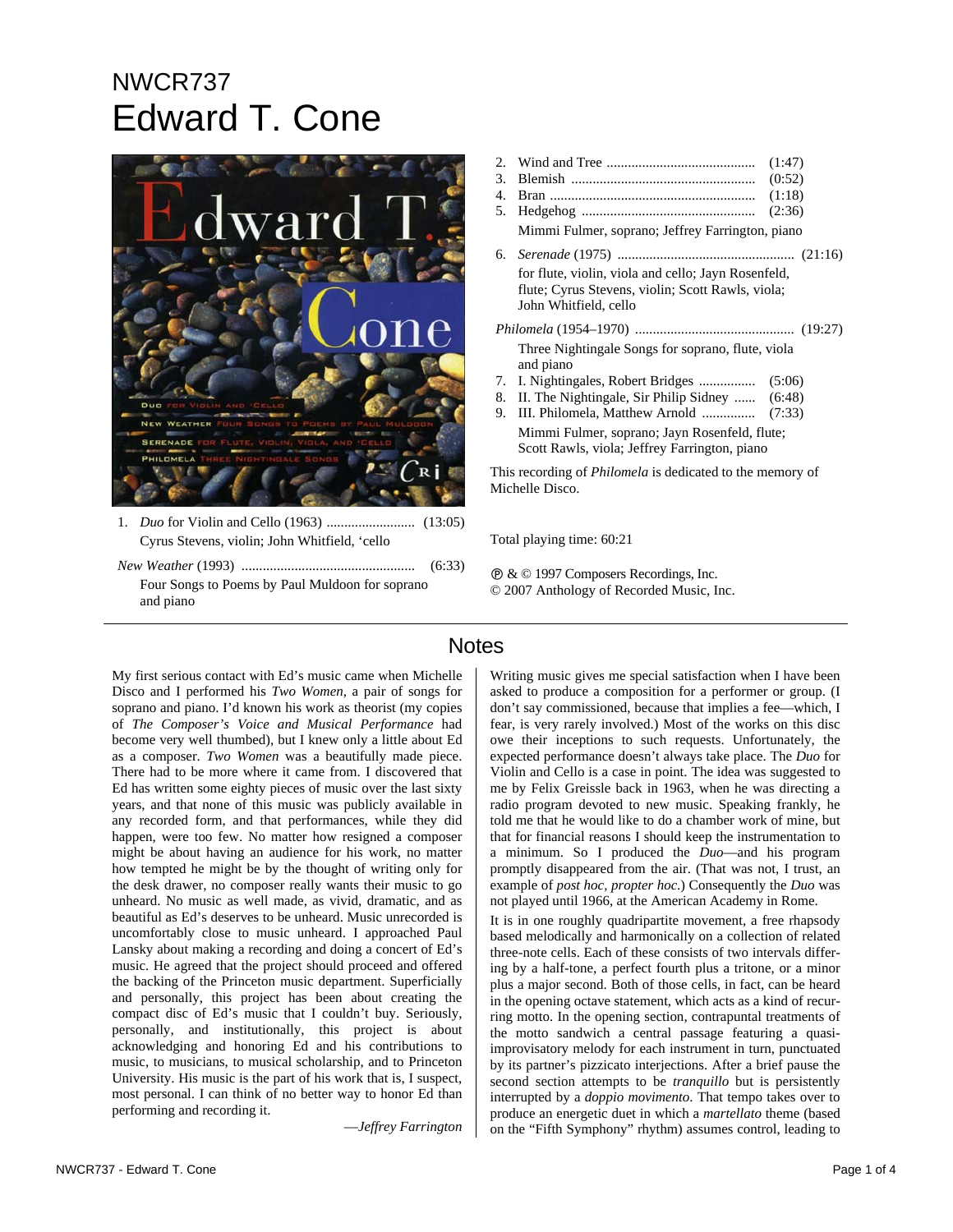a big climax. The movement gradually subsides, and a transition leads to the third main section, a ruminative *adagio*. It is followed by what might be termed a double interlude: first a dreamy *moderato* that attempts twice to come to rest, once on a D-major and once on a C-major triad; then a tentative return to the motto, which gradually becomes more agitated until it opens into the finale, *allegro molto*. When its dancing is ultimately broken by march-like presentation of the motto, the end is near. One last lyrical reminiscence is answered by a brief return to the *allegro* to effect a decisive conclusion. (Incidentally, but probably not coincidentally, the final E flat completes a three-note cell initiated by the two previous cadences on D and C.)

Related to the pleasure of composing for specific performers is the joy I experience when making musical settings of poetry by my friends. I am fortunate to have known many first-rate poets, and they have been most gracious about letting me use their verse in this way. The most recent example is *New Weather*, a cycle on four short lyrics by the eminent young Irish poet Paul Muldoon. The title is derived from the first song, "Wind and Trees." After describing trees in a storm, the poet compares himself to a single tree, concluding that "by my broken bones/I tell new weather." Although recent medical evidence has tended to question the validity of this kind of prophecy, I found it musically suggestive.

"Blemish" tells of a (presumably beautiful) woman with eyes of different colors. That discrepancy is symbolized by a piano accompaniment that is freely canonical between the left and the right hands, a minor ninth apart. The half-step relationship is brought into the open by the voice when it sings of "one brown, and one blue eye." In "Bran," the poet, despite the pleasure of sexual passion, nostalgically remembers the sheer rapture of his boyhood love for his dog. That was "an oatmeal Labrador," but when I wrote the song I was thinking of a red cocker spaniel.

The longest of the songs is "Hedgehog." That animal has appealed to me ever since I first encountered one during World War II, at an army camp near Tel Aviv. This extraordinary little creature rolls itself into a hard, spiny ball at the first hint of danger but proves to be gentle and friendly when induced to unwind. The poem begins with a description of the steady motion of a snail, which is suggested on the piano by a constantly modulating twelve-tone ostinato for the two hands four octaves apart. In contrast, the hedgehog is depicted by a sudden spasmodic figure that brings the hands close together on a dissonant chord. This motif and its derivations punctuate the poet's address to the hedgehog—which never unrolls. It is quite right not to "trust in the world": the Arabs told me that they drop the animals into water, slit their stomachs when they try to swim, and eat them.

In a way, animals contributed to the inspiration of *Serenade*. It was written at the request of Jayn Rosenfeld and the Princeton Ensemble, who wanted a quartet (flute and strings) for a forthcoming concert at the Guggenheim Museum. During the winter of 1975–76, I was in the habit of taking early morning walks on a nearby golf course with two beloved dogs. On one of those frosty-often snowy-excursions, I pictured to myself a flute-player emerging outdoors in just such weather and trying to persuade her colleagues to join her in some alfresco music-making. According to this program, her companions, at first reluctant, gradually respond one at a time. They are not tuned up, however; in fact, their strings, as revealed by a succession of pizzicato strummings, comprise every note of the chromatic scale. That won't do for the music the flutist has in mind; so they all have to retune in the conventional manner. Then they are able to join in a series of connected movements under her command—for all the musical material of the serenade is derived from the flute's opening invocation. The first movement is episodic—in turns fugal, recitative-like, conversational, and hesitantly dancing. It comes to rest in a dreamy adagio interlude, an explicitly tonal point of repose. After it dies away, the flute, with another call to action, urges the strings to bestir themselves anew. This time they produce a more consistent dance—a quasi-waltz, as it were. It consists of two sections, each leading to a climactic flute passage. A moment of relaxation after the first of these offers the prospect of a lyrical theme. That proves abortive, however, for the dance returns. But a second climax, even stronger, issues in an accompanied cadenza by which the flute gradually reduces the tension, inviting her companions to join in a development in the previously suggested lyrical theme. Apparently they have been playing on into the night, for this concluding section is a kind of lullaby in which the flute's extended melody is accompanied by gently rocking strings. Occasionally one of the latter takes over the tune, but the flute always returns and ultimately brings the serenade to a close. Against the final chord, sustained by the flute, violin, and viola, the cello's open-string pizzicatos—still, of course, properly tuned recall its original scordatura awakening.

It is not quite true to say that *Philomela* was requested. Actually only one of what I subtitle "Three Nightingale Songs" was written to order. That is the last of the set as it now stands. Based on a poem by Matthew Arnold, it was written in 1954 for a varied group-soprano, flute, viola, and piano—who were giving a recital and wanted one piece to include them all. Later, in 1970, I decided to add two other movements, to poems by Robert Bridges and Sir Philip Sidney, to make the present suite. When I wrote the earliest song I had never heard a nightingale; so there was no question of trying to imitate it. In the other two, composed after I had been fortunate enough to become familiar with the bird's extraordinary performance, there are some vague attempts to copy its phrasing on the flute. In the Bridges I refer to its unique motif of a crescendo on a single reiterated note.

Although the flute in a sense represents the nightingale throughout, its role varies from movement to movement. The Bridges's poem is a dialogue between the poet and one of the birds, who thus speaks for herself. As she does so, the flute, in duet with the viola, presents a purely musical, more "birdlike" version of her account: of the birds' desolate home, of their transformation of their longing into nocturnal music, and of their departure before the noisy advent of day. (That last image, though poetically effective, is ornithologically incurrect: the nightingale sings during the day as well.) The Sidney poem depicts the nightingale at home in her natural setting. The flute accordingly blends for the most part with the other instruments to produce a colorful foil for the poet's complaints. The gently ironic attitude and the formality of the verse (two similar stanzas, with identical refrains) suggested a stricter construction than was permitted by the loosely tonal organization of the other two songs. So, although this one is not based on a twelve-tone series, it does proceed by a succession of aggregates, of the voice on the one hand and in its accompaniment on the other. The Arnold poem is a monologue that presents the reactions of one actually listening to the bird. The flute accordingly personifies the nightingale more directly here than in the other two members of the cycle. For that reason I was delighted, when at last I heard a real Philomel, to find that the bravura passages I had written for the flute could be derived—rather fancifully, I admit—from some of its characteristic notes. (Really, its song is so con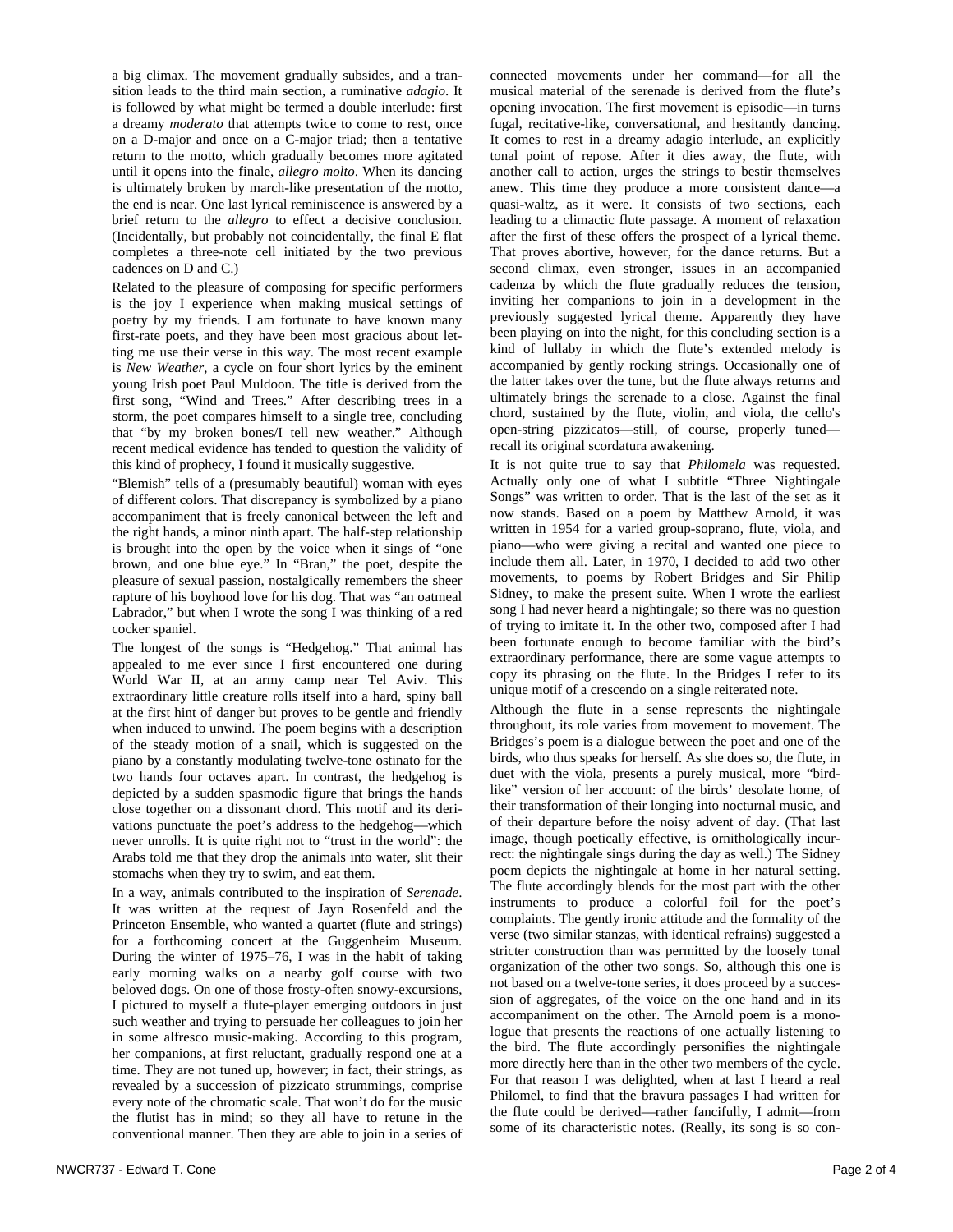stantly varied that almost any motif can be detected in it.) I envisage the movement as a kind of *scena*. An instrumental introduction that turns into the accompaniment of a brief recitative presents much of the material for the movement to come. Especially important in this respect are the chords in the piano, all built up by superimposing six or more thirds. The instruments then relax in a lyrical passage that prepares for the speaker's address to the nightingale. This begins with a cantilena ("O Wanderer") that pictures the bird in its tranquil nocturnal setting. Interrupted once by a return of the introductory material ("Say, will it never heal?"), it leads to a quiet conclusion. After a brief instrumental interlude, it is succeeded by a kind of cabaletta, an allegro that recalls the painful events of the mythical tale. It is divided into two sections.

Philomela Three Nightingale Songs 1. Nightingales Beautiful must be the mountains whence ye come, And bright in the fruitful valleys the streams, wherefrom Ye learn your song: Where are those starry woods? O might I wander there, Among the flowers, which in that heavenly air Bloom the year long! Nay, barren are those mountains and spent the streams: Our song is the voice of desire, that haunts our dreams, A throe of the heart, Whose pining visions dim, forbidden hopes profound, No dying cadence nor long sigh can sound, For all our art. Alone, aloud in the raptured ear of men We pour our dark nocturnal secret; and then As night is withdrawn From these sweet-springing meads and bursting boughs of May, Dream, while the innumerable choir of day Welcome the dawn. — Robert Bridges (1844–1930) 2. The Nightingale The nightingale, as soon as April bringeth Unto her rested sense a perfect waking, While late bare earth, proud of new clothing, springeth, Sings out her woes, a thorn her song-book making; And mournfully bewailing, Her throat in tunes expresseth What grief her breast oppresseth, For Tereus' force on her chaste will prevailing. O Philomela fair! O take some gladness, That here is juster cause of plaintful sadness: Thine earth now springs, mine fadeth; Thy thorn without, my thorn my heart invadeth. Alas! she hath no other cause of anguish, But Tereus' love, on her by strong hand wroken, Wherein she suffering, all her spirits languish, Full womanlike, complains her will was broken. But I, who daily craving,

Cannot have to content me,

The first ("Dost thou tonight behold") leads to a rhythmic outburst on the piano that prepares for its complement, an instrumental fugato (the "flight" of the two sisters) to which the voice adds a soaring melody ("Dost thou once more assay"). Its climax again recalls the introduction as the speaker's thoughts return to the present ("Listen, Eugenia"). Here the superimposed thirds of the opening reemerge to support the bird's final message: ("Eternal Passion! Eternal Pain!").

I should like to take this opportunity of thanking those who made this recording possible: especially Jeffrey Farrington ("the onlie begetter") and the other performers.

—*Edward T. Cone*

### **Text**

Have more cause to lament me, Since wanting is more woe than too much having. O Philomela fair! O take some gladness, That here is juster cause of plaintful sadness: Thine earth now springs, mine fadeth; Thy thorn without, my thorn my heart invadeth. — Sir Philip Sidney (1554–1586) —

### 3. Philomela

Hark! ah, the nightingale— The tawny-throated! Hark, from that moonlit cedar what a burst! What triumph! hark—what pain! O wanderer from a Grecian shore, Still, after many years, in distant lands, Still nourishing in thy bewilder'd brain That wild, unquench'd, deep-sunken, old-world pain— Say, will it never heal? And can this fragrant lawn With its cool trees, and night, And the sweet, tranquil Thames, And moonshine, and the dew, To thy rack'd heart and brain Afford no balm? Dost thou tonight behold, Here, through the moonlight on this English grass, The unfriendly palace in the Thracian wild? Dost thou again peruse With hot cheeks and sear'd eyes The too clear web, and thy dumb sister's shame? Dost thou once more assay Thy flight, and feel come over thee, Poor fugitive, the feathery change Once more, and once more seem to make resound With love and hate, triumph and agony, Lone Daulis, and the high Cephissian vale? Listen, Eugenia— How thick the bursts come crowding through the leaves! Again—thou hearest? Eternal passion! Eternal pain!

— Matthew Arnold (1822–1888)